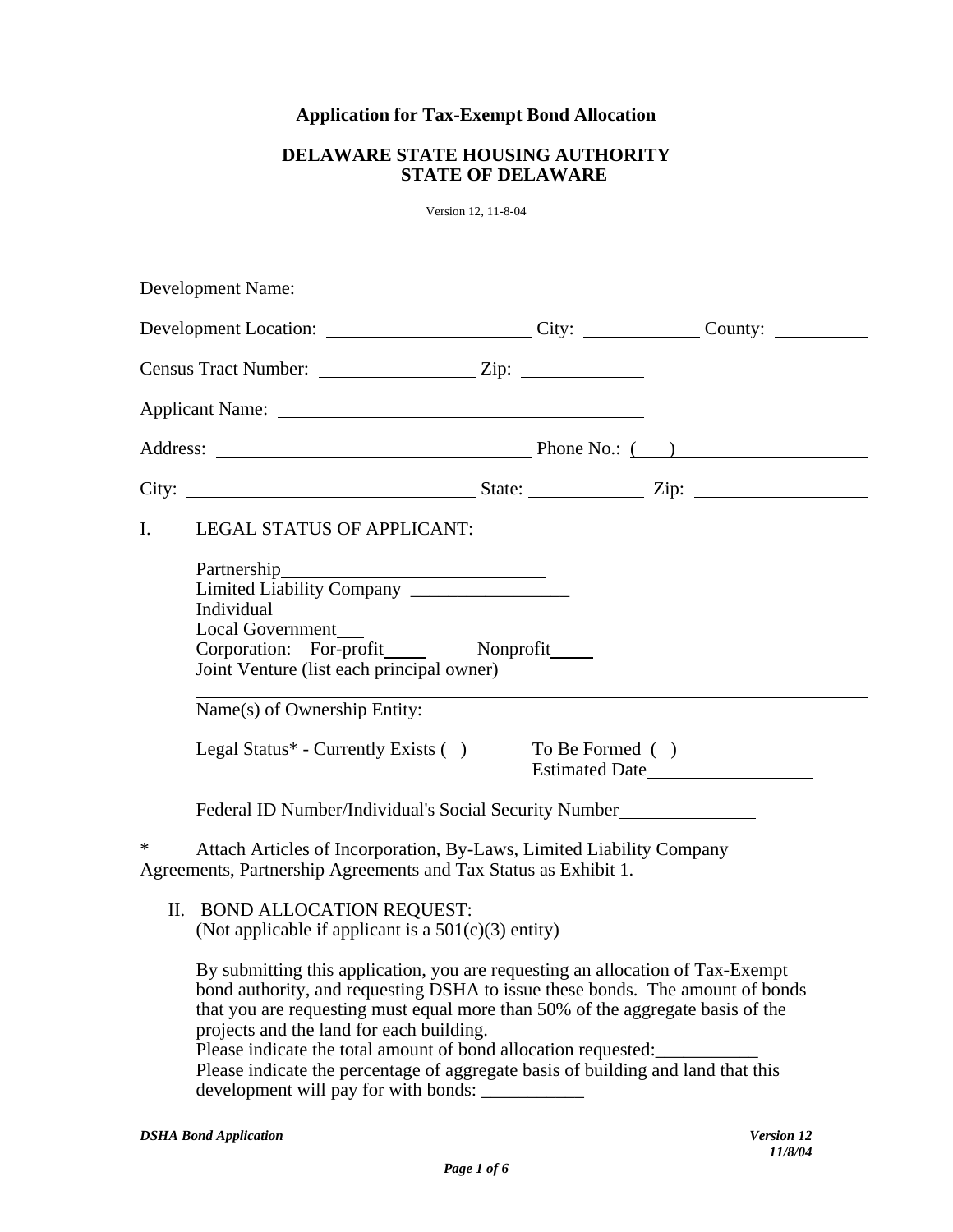### III. THRESHOLD REQUIREMENTS

#### Project Readiness

Does the applicant own/control the site? Yes No (Please attach evidence of site control as Exhibit 2)

Does the applicant have all discretionary planning approvals and utility permits?

Yes No

(Please attach a letter from the jurisdiction indicating that this statement is true as Exhibit 3)

Indicate the anticipated date on which building permits will be available to be issued:

Does the local jurisdiction agree that this project complies with its Consolidated Plan and that there is a need for this housing in the community?

Yes No

 $\overline{\phantom{a}}$  , and the contract of the contract of the contract of the contract of the contract of the contract of the contract of the contract of the contract of the contract of the contract of the contract of the contrac

(Please attach a letter from the mayor (if in an incorporated area) or chief executive of the county (if in an unincorporated area) substantiating agreement as Exhibit 4)

#### Credit Enhancement

Will the bonds be publicly sold? Yes No If publicly sold, please attach a letter from the underwriter and credit enhancer, indicating that the underwriter will commit to selling the bonds, and that the credit enhancer will provide enhancement as Exhibit 5.

What will the bond rating be:

The bonds will be, at initial issuance: variable fixed rate How long will the initial credit enhancement last:

Will the bonds be privately placed? Yes No

If privately placed, please attach a letter from the private purchaser, indicating that it is a qualified institutional purchaser, the terms of the purchase, and acceptance of the requirement that the bonds will be restricted to future purchase by other qualified institutional purchasers only as Exhibit 5.

#### Minimum Income Requirement

The project will provide (check one)

At least 40% of the units occupied by individuals whose income is at 60% or less of AMGI (area median gross income), adjusted by family size\_\_\_\_

OR

At least 20% of the units occupied by individuals whose income is 50% or less of AMGI, adjusted by family size\_\_\_\_

per the charts at the DSHA website. These Charts are located at www2.state.de.us/dsha/lihtc\_frame.htm under the Qualified Allocation Plan tab for the current year.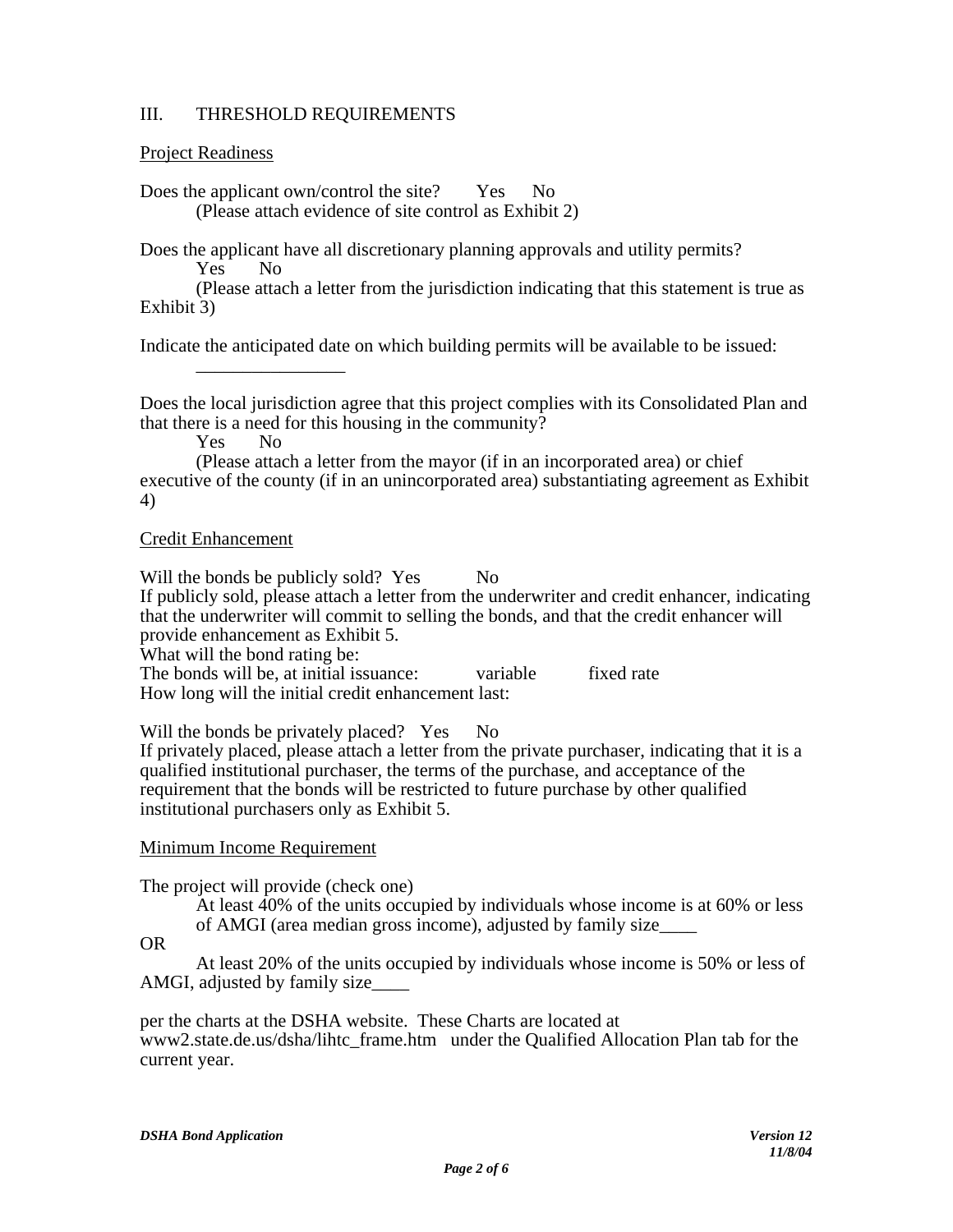#### Minimum length of affordability

The project rents will be restricted for a minimum of 30 years or until the bonds are paid off, whichever comes first: Yes\_\_\_\_ No\_\_\_\_\_\_

## IV. HOUSING POLICY ISSUES

If the applicant is requesting bond issuance without requesting tax credits, please check all applicable statements listed in this section (IV.) In cases where this application is made in conjunction with a request for tax credits, the remainder of this section may be skipped as it will be dealt with as part of the tax credit application process.

The following percent of units will be restricted to households in policy, per Executive Order 28 (available online at

http://www.state.de.us/governor/orders/webexecorder28.shtml#TopOfPage and upon request from DSHA):

The following special needs groups will be served:

- This project is a preservation project.
- \_\_\_\_\_ This project will reserve 100% of its units for special needs (i.e, homeless,
- persons with HIV/Aids, farm workers, mentally or physically disabled).
- \_\_\_\_\_ This project will reserve 100% of its units for farm workers.
- \_\_\_\_\_ This project will reserve at least 30% of its units for households at poverty level.
- V. FEES

Application Fee: The undersigned hereby attaches a cashier's check for \$500.00 representing a non-refundable application fee.

Issuance Security Deposit: The undersigned hereby attaches an additional cashier's check for another 40 basis points of the proposed issuance amount. This amount represents the Issuance Security Deposit and will be refunded if the bonds for this project are issued within 100 days of the date of the allocation, as indicated by the allocation letter from DSHA. Otherwise, the allocation may be rescinded, and the Issuance Security Deposit will be retained by DSHA.

Issuance Fee: The undersigned also agrees to pay 35 basis points of the proposed issuance amount or \$100,000, whichever is lower at the time of bond closing. The 35 basis points is non-refundable.

Monitoring Fee: The undersigned agrees to pay to DSHA an amount equal to 5 basis points of the issuance amount, upon issuance, to cover the costs of ongoing monitoring by DSHA while the bonds are outstanding.

Annual Issuer Fee: Borrowers shall pay an annual issuer fee, payable in arrears, of 12.5 basis points (0.125%) of the initial bond amount. The dollar amount of the fee remains constant and does not decline as the outstanding bond balance declines. The fee must be paid so long as bonds remain outstanding.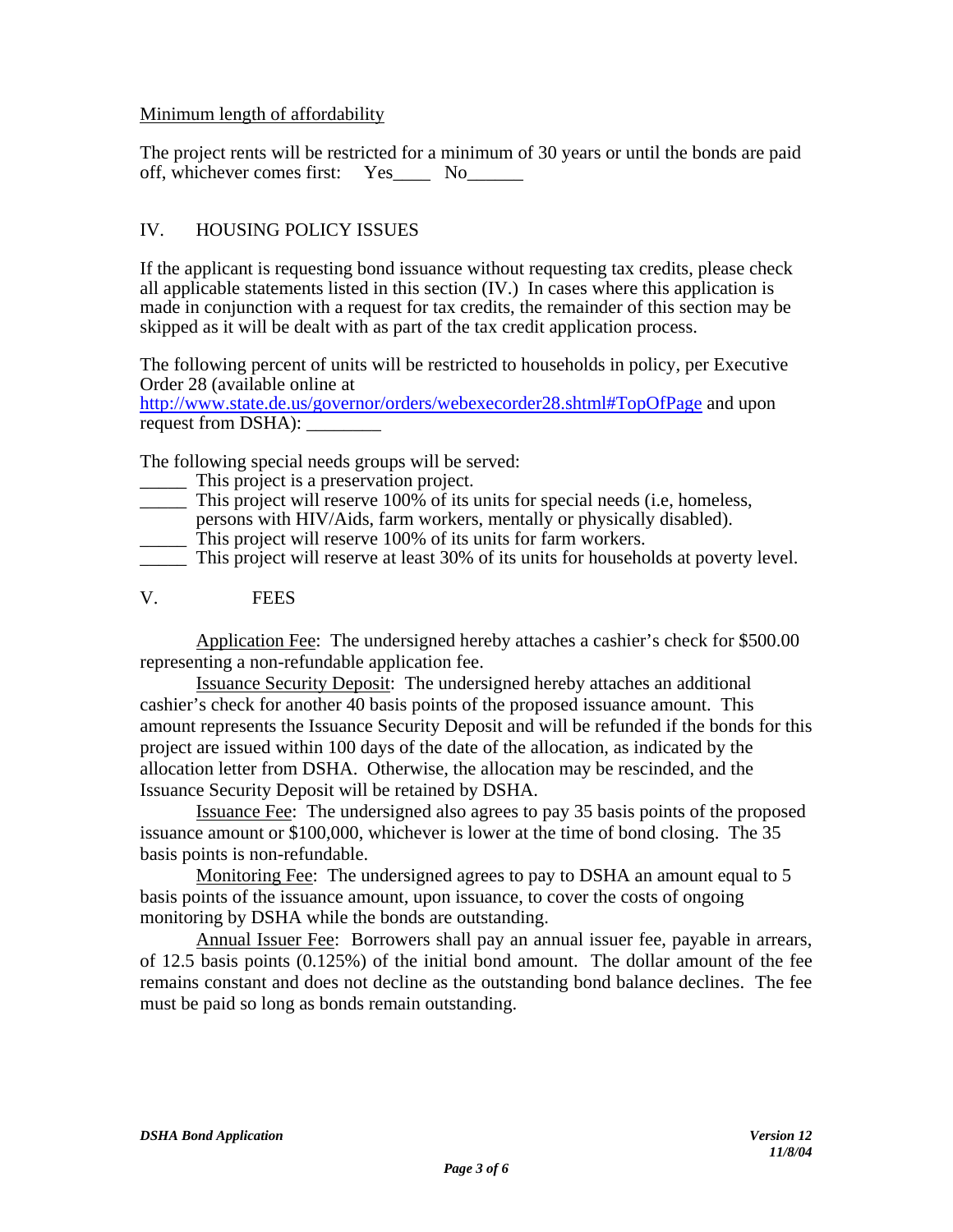The undersigned applies for the issuance of the Tax-Exempt Bonds indicated in this application and represents that the property will not be used for any illegal or restricted purpose, and that all statements made in this application are true and are made for the purpose of issuing the Tax-Exempt Bonds. The applicant hereby certifies that he/she believes the development can be completed within the development budget set forth and that the development can be operated within the operating budget set forth. In addition, the applicant certifies that the Sources and Uses of Funds includes the full amount of all federal, state or local subsidies/funds that are committed or anticipated for the development. Verification may be obtained from any source named in this application. The Delaware State Housing Authority will retain the original or a copy of this application, even if the Tax-Exempt Bonds are not issued.

The applicant further represents that if it receives an allocation for Tax-Exempt Bonds, as a result of this application, it will promptly furnish such other supporting information and documents as may be requested. In carrying out the development and operation of the development, the applicant agrees to comply with all applicable federal and state laws regarding unlawful discrimination and Tax-Exempt Bond rules and regulations. The Authority is not responsible for actions taken by the applicant in reliance on a prospective Tax-Exempt Bond allocation. It is further understood and agreed by the Applicant that for the purpose of determining qualified developments and allocating the Tax-Exempt Bonds, the Delaware State Housing Authority can reduce, modify or reject any or all Tax-Exempt bond allocation requests.

By submitting this application, the applicant acknowledges and agrees that the entire application, including attachments, shall be deemed a "public record" for the purposes of the Delaware Freedom of Information Act ("FOIA"), codified at 29 Del. § 10001-10005. By submitting this application, the applicant further acknowledges and agrees that the entire application is subject to public examination and copying pursuant to FOIA and any privacy rights otherwise applicable are hereby waived. In addition, DSHA reserves the right to request additional information during the review process should it be deemed necessary. Any such information requested and/or provided, shall be considered part of the application and shall be subject to the acknowledgments, agreements and waivers contained herein.

I/we fully understand and hereby acknowledge, that making a false written statement as part of this application process, where the statement is known to be false or believed not to be true, constitutes the crime of Making a False Statement is a class A misdemeanor. (11 Del. C. 1953, § 1233).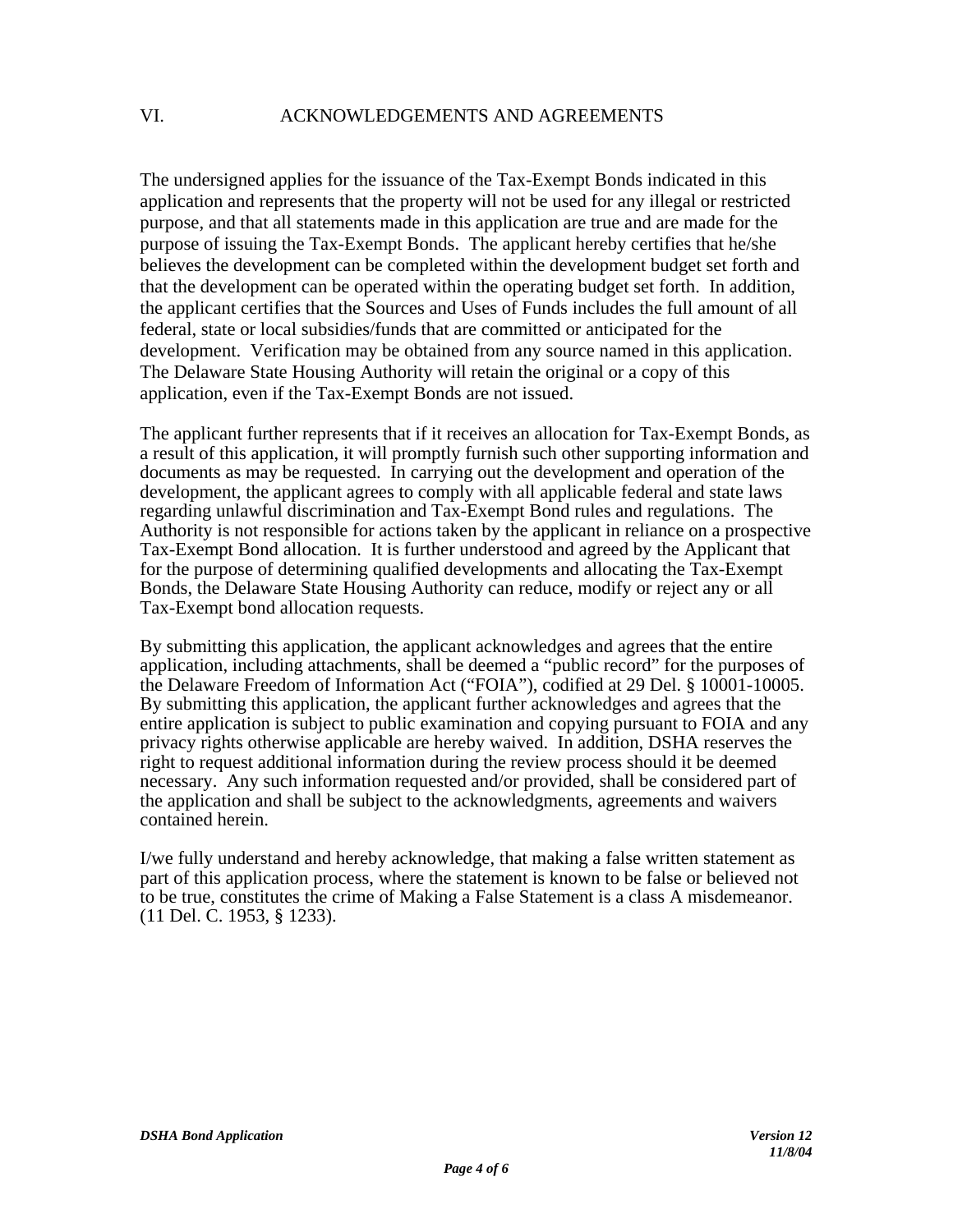(Signature)

Date (Print Name)

(Title)

(Legal Name of Applicant)

(Signature)

Date (Print Name)

(Title)

(Legal Name of Applicant)